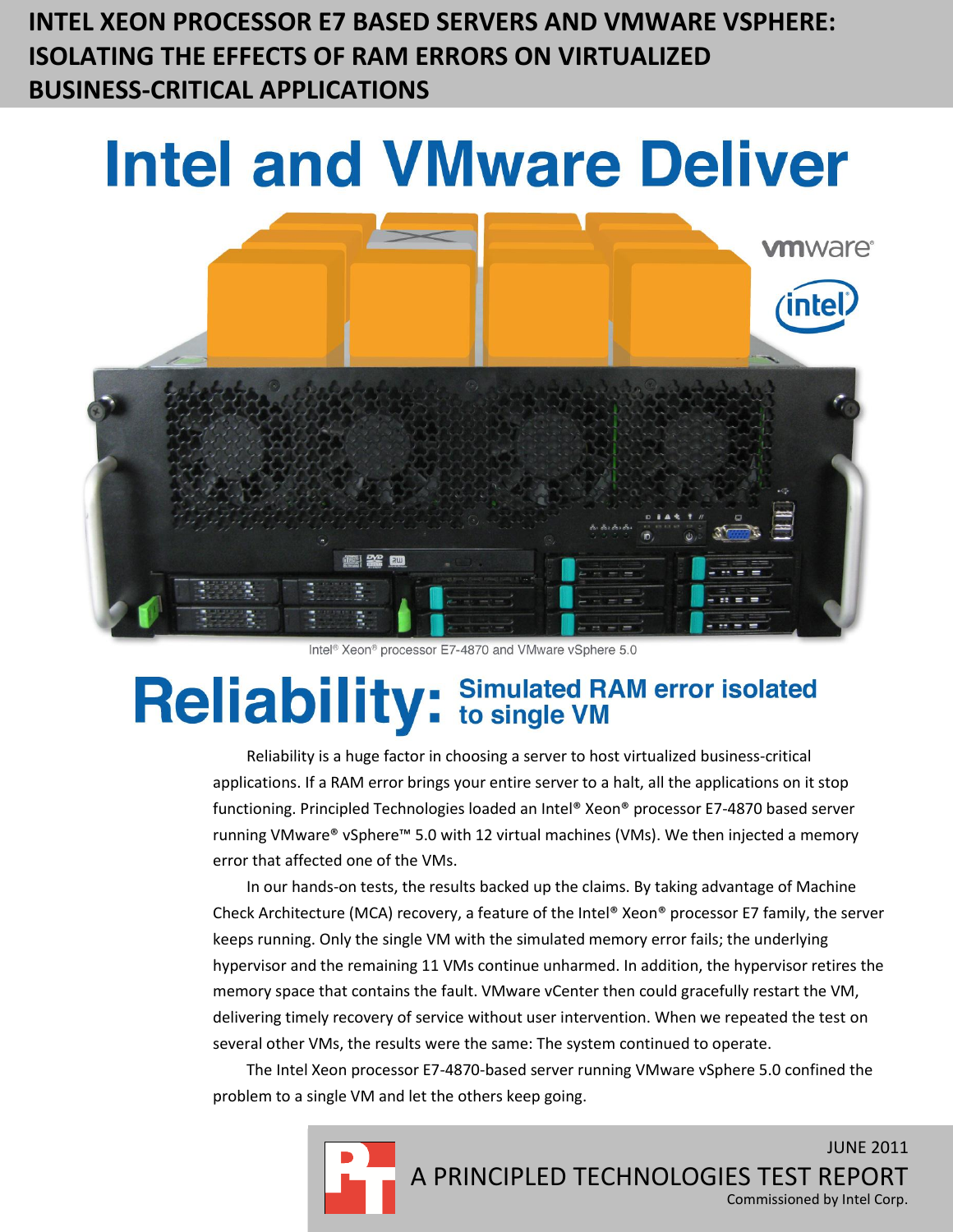## **RELIABILITY, AVAILABILITY, AND SERVICEABILITY**

The reliability, availability, and serviceability (RAS) features of a server are crucial to the smooth operation of your business when hosting critical business applications and services.

Reliability means the system has features that help it avoid and detect errors, availability relates to the amount of downtime a system has due to the errors, and serviceability is how the solution handles failed (or potentially failed) components—either proactively or retroactively.

MCA recovery lets the hypervisor or underlying operating system recover from memory errors that cannot be corrected at the hardware level. MCA recovery technology detects an error and reports it to the hypervisor or OS, which takes the appropriate action—fixing the error when possible or quarantining the bad memory to prevent it from continuing to corrupt data.

Enabling MCA recovery, as we did when we tested the Intel Xeon processor E7-4870-based server running VMware vSphere 5.0, allowed the system to detect the error and shut down the affected VM while keeping the other VMs on the server up and running. VMware vCenter could then restart the affected VM without issue as the hypervisor had retired the memory.

### **WHAT HAPPENED WHEN WE INJECTED A FAULT?**

**The memory errors we introduced did not cause the server to go down.**

Because memory errors can cause system crashes, we tested the RAS features of our Intel Xeon processor E7-4870-based server running VMware vSphere 5.0 by injecting a fault directly into the memory of one VM and watching what happened.

Due to the advanced RAS features of the Intel Xeon processor E7- 4870 and VMware vSphere 5.0, the memory error we introduced did not cause the server to go down. Only the VM with the memory fault failed; the fault did not affect the hypervisor or the other 11 VMs.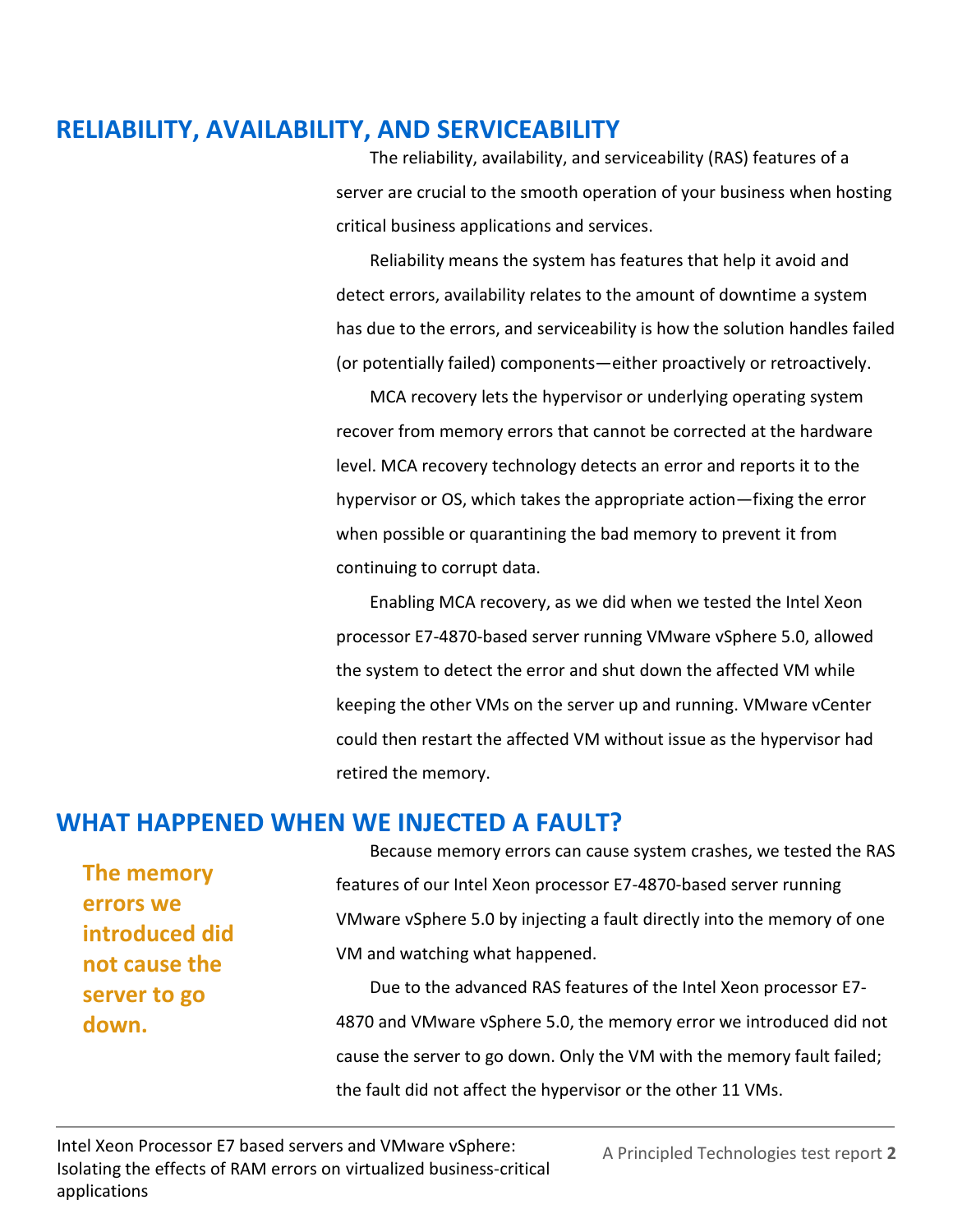To be sure that the server and VM behavior we observed was repeatable, we injected the memory fault 12 different times into 12 different VMs. Each time, only the VM with the memory fault shut down.

## **SUMMARY**

When we injected a fault into the memory of one virtual machine on an Intel Xeon processor E7-4870-based server running VMware vSphere 5.0, the processor's MCA recovery feature allowed the hypervisor and all the other virtual machines to keep running. In addition, the hypervisor retired the memory space that contained the fault, which let VMware vCenter gracefully restart the VM.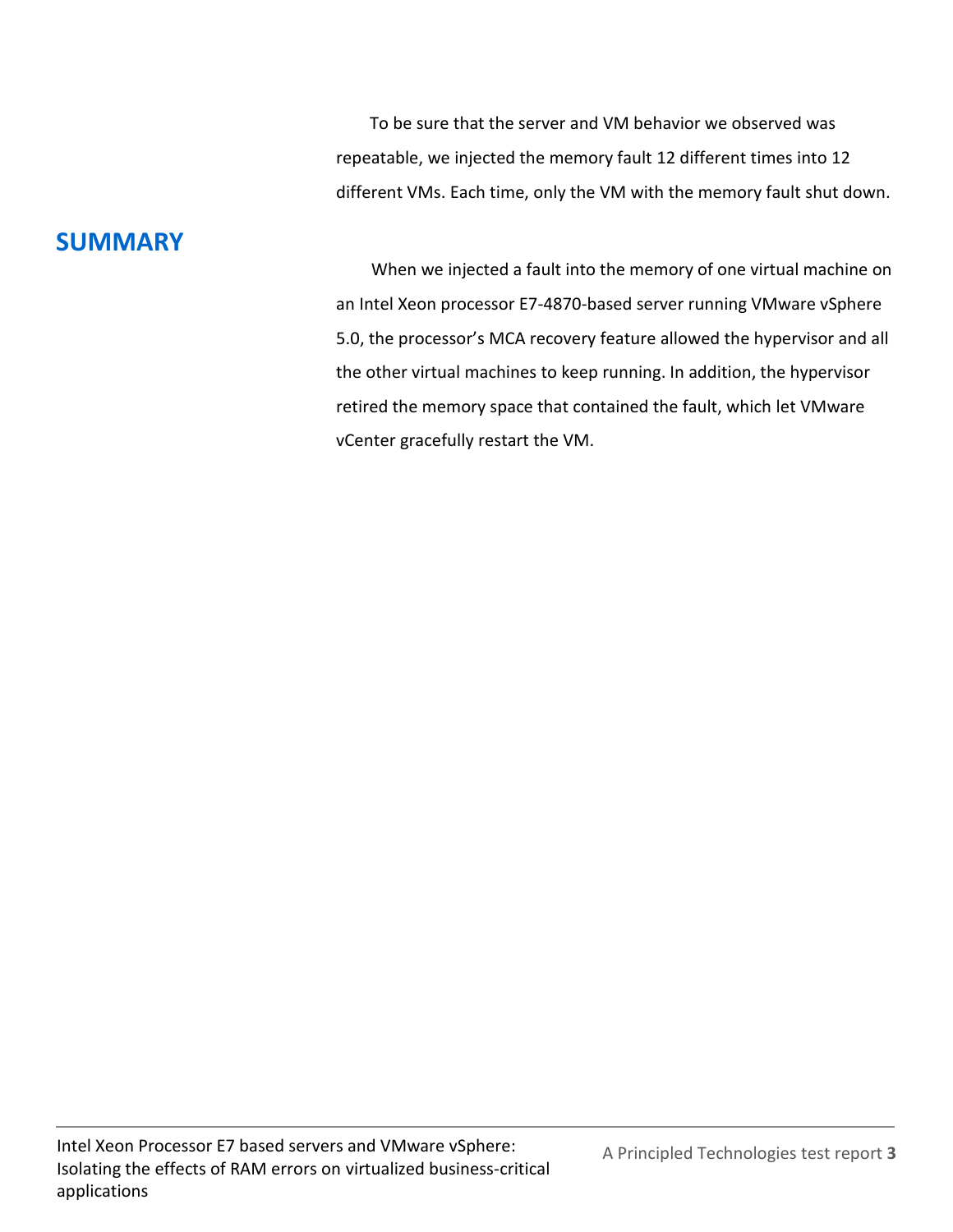## **APPENDIX A – SERVER CONFIGURATION INFORMATION**

Figure 1 provides detailed configuration information about the test server.

| <b>System</b>                         | Intel <sup>®</sup> Xeon <sup>®</sup> processor E7-4870-based server                  |
|---------------------------------------|--------------------------------------------------------------------------------------|
| <b>Power supplies</b>                 |                                                                                      |
| <b>Total number</b>                   | 4                                                                                    |
| Vendor and model number               | Delta DPS-850FB                                                                      |
| Wattage of each (W)                   | 850                                                                                  |
| <b>Cooling fans</b>                   |                                                                                      |
| <b>Total number</b>                   | 8                                                                                    |
| Vendor and model number               | Delta PFB0812DHE                                                                     |
| Dimensions (h x w) of each            | 3.50" x 3.50"                                                                        |
| Volts                                 | 12                                                                                   |
| Amps                                  | 3.3                                                                                  |
| General                               |                                                                                      |
| Number of processor packages          | 4                                                                                    |
| Number of cores per processor         | 10                                                                                   |
| Number of hardware threads per core   | $\overline{2}$                                                                       |
| <b>CPU</b>                            |                                                                                      |
| Vendor                                | Intel                                                                                |
| Name                                  | Xeon                                                                                 |
| Model number                          | E7-4870                                                                              |
| Stepping                              | F <sub>2</sub>                                                                       |
| Socket type                           | Socket 1567                                                                          |
| Core frequency (GHz)                  | 2.40                                                                                 |
| Bus frequency (GT/s)                  | 6.40                                                                                 |
| L1 cache                              | 32 KB + 32 KB (per core)                                                             |
| L <sub>2</sub> cache                  | 256 KB (per core)                                                                    |
| L3 cache (MB)                         | 30                                                                                   |
| <b>Platform</b>                       |                                                                                      |
| Vendor and model number               | Quanta QCI QSSC-S4R                                                                  |
| Motherboard model number              | 31S4RMB00A0                                                                          |
| Motherboard chipset                   | Intel® E7500 chipset                                                                 |
| BIOS name and version                 | Intel® QSSC-S4R.QCI.01.00.T008.122020101559 (12/20/2010)                             |
| <b>BIOS settings</b>                  | Intel <sup>®</sup> Virtualization Technology Enabled, Patrol Scrub Interval set to 6 |
| <b>Memory module(s)</b>               |                                                                                      |
| Total RAM in system (GB)              | 1,024                                                                                |
| Vendor and model number               | Samsung M393B2K70CM0-CF8                                                             |
| Type                                  | <b>DDR3 PC3-8500</b>                                                                 |
| Speed (MHz)                           | 1,066                                                                                |
| Speed running in the system (MHz)     | 1,066                                                                                |
| Timing/Latency (tCL-tRCD-tRP-tRASmin) | $7 - 7 - 7 - 20$                                                                     |
| Size (GB)                             | 16                                                                                   |
| Number of RAM module(s)               | 64                                                                                   |

Intel Xeon Processor E7 based servers and VMware vSphere: Isolating the effects of RAM errors on virtualized business-critical applications

A Principled Technologies test report **4**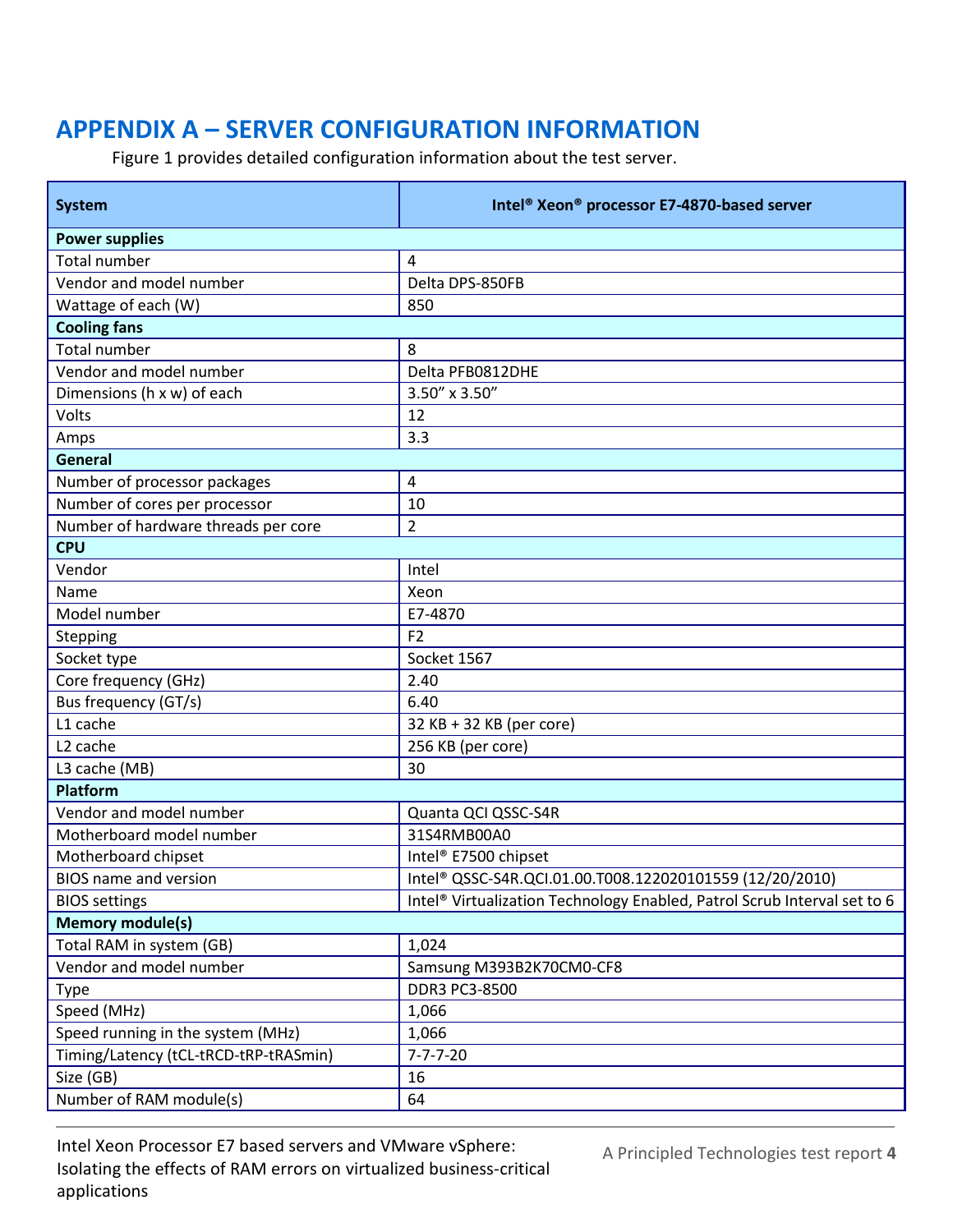| <b>System</b>             | Intel® Xeon® processor E7-4870-based server |
|---------------------------|---------------------------------------------|
| Chip organization         | Double-sided                                |
| Rank                      | Quad                                        |
| <b>Hard disk</b>          |                                             |
| Vendor and model number   | Seagate ST9146803SS                         |
| Number of disks in system | $\overline{2}$                              |
| Size (GB)                 | 146                                         |
| Buffer size (MB)          | 16                                          |
| <b>RPM</b>                | 10,000                                      |
| Type                      | SAS                                         |
| <b>Operating system</b>   |                                             |
| Name                      | VMware vSphere 5.0 (ESXi 5.0 Build 384862)  |
| File system               | EXT3                                        |
| Kernel                    | 5.0.0                                       |
| <b>Build</b>              | 384862                                      |
| Language                  | English                                     |
| <b>Ethernet</b>           |                                             |
| Vendor and model number   | Intel® 82576NS Gigabit Ethernet Adapter     |
| <b>Type</b>               | Integrated                                  |
| <b>Optical drive(s)</b>   |                                             |
| Vendor and model number   | Sony Optiarc AD-7580S                       |
| <b>Type</b>               | <b>DVD-RW</b>                               |
| <b>USB ports</b>          |                                             |
| Number                    | 5                                           |
| <b>Type</b>               | <b>USB 2.0</b>                              |

**Figure 1: Server configuration information.**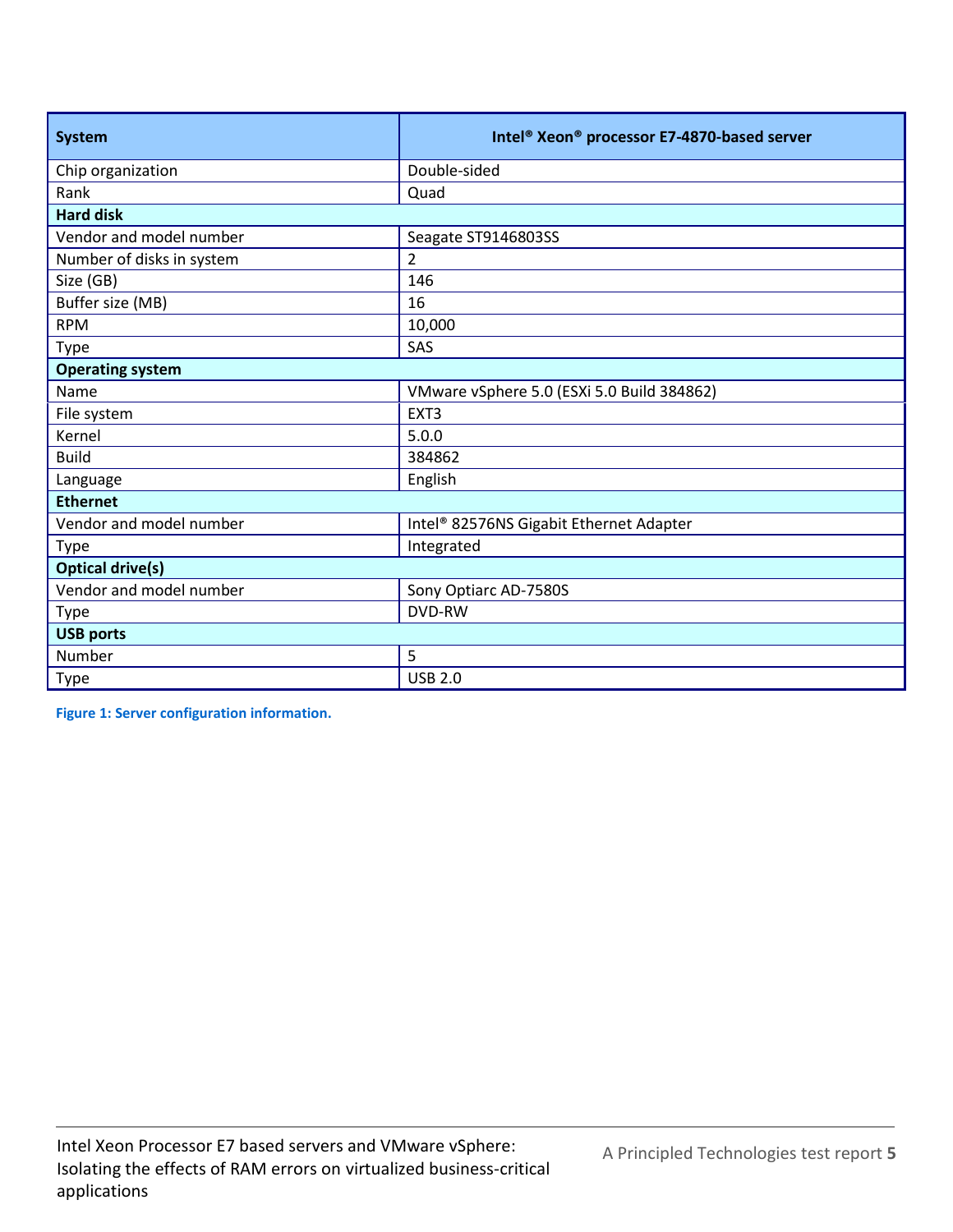## **APPENDIX B – DETAILED TEST METHODOLOGY**

In this appendix, we present the steps we followed as we conducted our testing.

#### **Setting up and configuring the EMC storage**

We used an EMC® CLARiiON® CX3-40 Fibre Channel-connected SAN to store all VMs for this testing. We used a

QLogic® QLE2462 dual-port host bus adapters (HBA) in our server to connect to the external storage.

#### **Installing VMware vSphere 5.0**

We installed VMware vSphere 5.0 (Build 384862) using the steps below. For testing, we kept a clean version of

VMware vSphere 5.0 by booting and running from CD after each reboot.

- 1. Turn on the server, and insert the vSphere CD.
- 2. Once the server boots from the CD, the setup process begins automatically. This should take about 45 minutes.
- 3. Once the setup completes, VMware vSphere boots and is ready for use.

#### **Installing vSphere client on a management workstation**

- 1. Configure your management workstation to be on the same subnet as your vSphere server. In Internet Explorer, navigate to the IP address of your vSphere server.
- 2. Accept certificate warnings by clicking Continue to this website (not recommended).
- 3. Click Download vSphere Client.
- 4. Choose Run to Install.
- 5. Choose your language, and click OK.
- 6. At the Welcome screen, click Next.
- 7. Read the End-User Patent Agreement, and click Next.
- 8. Accept the license terms, and click Next.
- 9. Enter user and organization details, and click Next.
- 10. At the Destination folder screen, click Change if you wish to change your install destination; otherwise click Next.
- 11. Click Install.
- 12. To complete the installation, click Finish.

#### **Creating a virtual machine with vSphere**

- 1. Click Start $\rightarrow$ All Programs $\rightarrow$ VMware $\rightarrow$ VMware vSphere client.
- 2. Enter the IP address or hostname, user name, and password, and click Login.
- 3. Right-click on the host, and choose New Virtual Machine.
- 4. Choose Custom, and click Next.
- 5. Assign a name to the virtual machine, and click Next.
- 6. Select a datastore for the virtual machine files, and click Next.
- 7. Choose Virtual Machine Version: 8, and click Next.
- 8. Choose Microsoft Windows, then Microsoft Windows Server 2008 R2 (64-bit), and click Next.
- 9. Select the number of virtual processors and cores per virtual processor you want to allocate (in our case, six virtual processors and one core per virtual processor), and click Next.
- 10. Select the amount of RAM you want to allocate (in our case, 82 GB), and click Next.
- 11. Select 1 as the number of NICs, select your network, and select your desired network adapter. Click Next.
- 12. Choose LSI Logic SAS as the SCSI controller, and click Next.
- 13. Select Create a new virtual disk, and click Next.
- 14. Choose disk size, store location, select Thin Provision and click Next.
- 15. Select the appropriate virtual device node, and click Next.
- 16. Click Finish.

Intel Xeon Processor E7 based servers and VMware vSphere: Isolating the effects of RAM errors on virtualized business-critical applications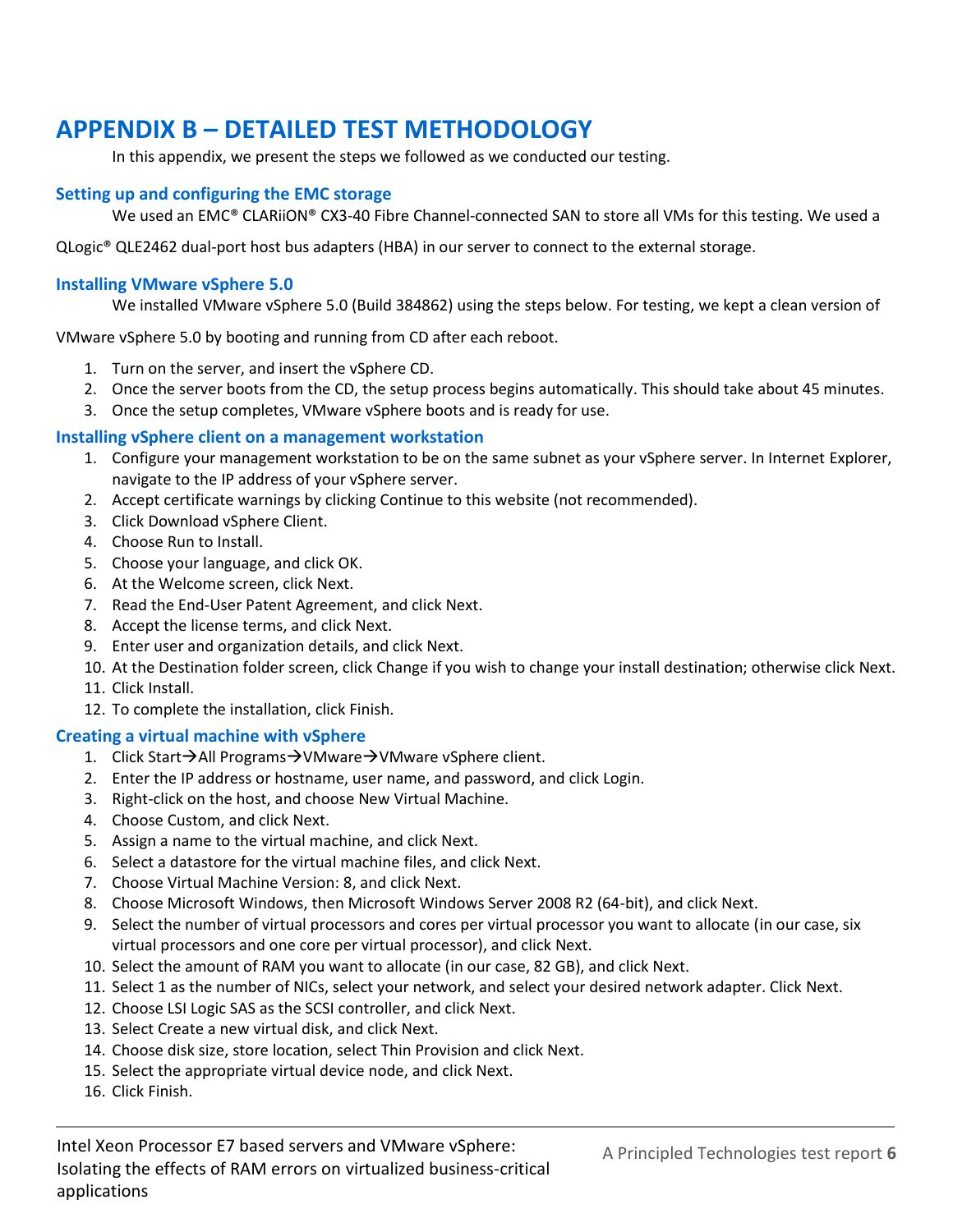#### **Installing Windows Server 2008 R2 Datacenter Edition on the hosts**

- 1. Insert the installation DVD for Windows Server 2008 R2 x64 into the drive.
- 2. In vSphere, right-click the virtual machine, and choose Edit Settings.
- 3. Click CD/DVD drive 1, click the Host Device radio button, and choose the appropriate drive.
- 4. Click OK.
- 5. Right-click the machine, and choose Power $\rightarrow$ Power On.
- 6. Right-click the machine, and choose Open console.
- 7. At the Language Selection Screen, click Next.
- 8. Click Install Now.
- 9. Select Windows Server 2008 R2 Datacenter (Full Installation), and click Next.
- 10. Click the I accept the license terms check box, and click Next.
- 11. Click Custom.
- 12. Click Drive options (advanced).
- 13. Ensure you select the proper drive, and click New.
- 14. Click Apply.
- 15. Click Next.
- 16. At the User's password must be changed before logging on warning screen, click OK.
- 17. Set the Administrator password, and click the arrow to continue.
- 18. At the Your password has been changed screen, click OK.

#### **Installing VMware tools on the Virtual machine**

- 1. Right-click the virtual machine, select Guest $\rightarrow$ Install/Upgrade VMware tools.
- 2. Click OK to close the VMware Tools warning.
- 3. Right-click the VM, and choose Open Console.
- 4. Double-click Run setup.exe.
- 5. At the Welcome screen, click Next.
- 6. Select Typical Installation, and click Next.
- 7. Click Install.
- 8. After the installation completes, click Finish, and restart the virtual machine.

#### **Installing system updates in Windows Server 2008 R2**

We installed all the following updates available on April 13, 2011 on each virtual machine:

- Security Update for Windows Server 2008 R2 x64 Edition (KB2503658)
- Security Update for Windows Server 2008 R2 x64 Edition (KB2506223)
- Security Update for Windows Server 2008 R2 x64 Edition (KB2425227)
- Security Update for Windows Server 2008 R2 x64 Edition (KB2511455)
- Update for Windows Server 2008 R2 x64 Edition (KB2505438)
- Update for Windows Server 2008 R2 x64 Edition (KB2511250)
- Update for Windows Server 2008 R2 x64 Edition (KB2506014)
- Cumulative Security Update for Internet Explorer 8 for Windows Server 2008 R2 x64 Edition (KB2497640)
- Windows Internet Explorer 9 for Windows Server 2008 R2 for x64-based Systems
- Cumulative Security Update for ActiveX Killbits for Windows Server 2008 R2 x64 Edition (KB2508272)
- Security Update for Windows Server 2008 R2 x64 Edition (KB2507618)
- Security Update for Windows Server 2008 R2 x64 Edition (KB2510531)
- Update for Windows Server 2008 R2 x64 Edition (KB2484033)
- Security Update for Windows Server 2008 R2 x64 Edition (KB2509553)
- Security Update for Windows Server 2008 R2 x64 Edition (KB2506212)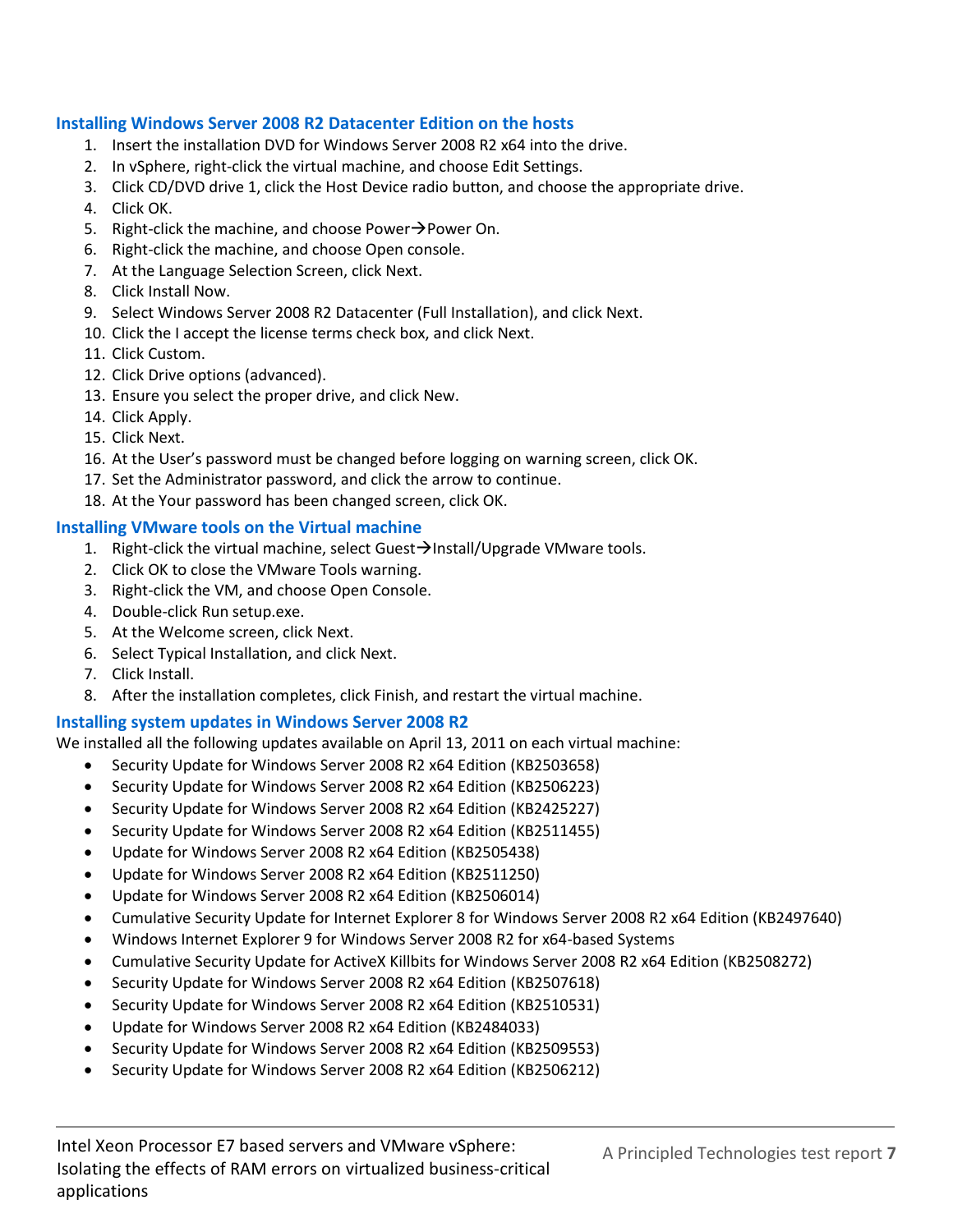- Security Update for .NET Framework 3.5.1 on Windows 7 and Windows Server 2008 R2 SP1 for x64-based Systems (KB2446710)
- Update for Windows Server 2008 R2 x64 Edition (KB2524375)
- Security Update for Windows Server 2008 R2 x64 Edition (KB2508429)

#### **Executing the test**

This shows the steps we used for testing. For testing, we used a boot cd containing VMware ESXi. Because it is a

boot CD, we had to add our VMs to the inventory after each reboot.

- 1. Power on the server.
- 2. Add the server to the vCenter datacenter.
- 3. Add VMs to inventory.
- 4. Start VMs 1-12 in order (with a 20-second delay between each start).
- 5. Let the VMs sit idle for 10 minutes.
- 6. Check each VM's Heartbeat status (all should report a status of "green").
- 7. Load the Intel machine check exception (MCE) injector driver.
- 8. Start the MCE injector Python script:
	- a. Check the number of VMs running.
	- b. Do the following for each VM serialized:
		- i. Select a random virtual page number (VPN) for the current VM.
		- ii. Lookup the machine page number (MPN) associated with that random VPN.
		- iii. Check MPN "Selected" and "Retired" status; both should report a status of '0'.
		- iv. Start a new MCE Injector instance.
		- v. Using the select MPN, the script prepares, injects, and triggers the MCE.
		- vi. Record the time it takes for the VM to shut down.
		- vii. Record the time for the MPN "Selected" and "Retired" status to change from '0' (false) to '1' (true).
		- viii. Wait 60 seconds
		- ix. Check each VM's Heartbeat status. All VMs which have had an error injected should report a status of "gray" since they have been shut down. All other VMs should report a status of "green" to indicate they are still responding.
		- x. Cleanup MCE Injector instance.
		- xi. Repeat these steps for the next VM until all VMs have successfully simulated a memory error and shutdown down accordingly.
	- c. Do a final heartbeat check on all VMs (all should report a status of "gray").
- 9. Verify that vCenter properly reported the memory errors.
- 10. Reboot the server.